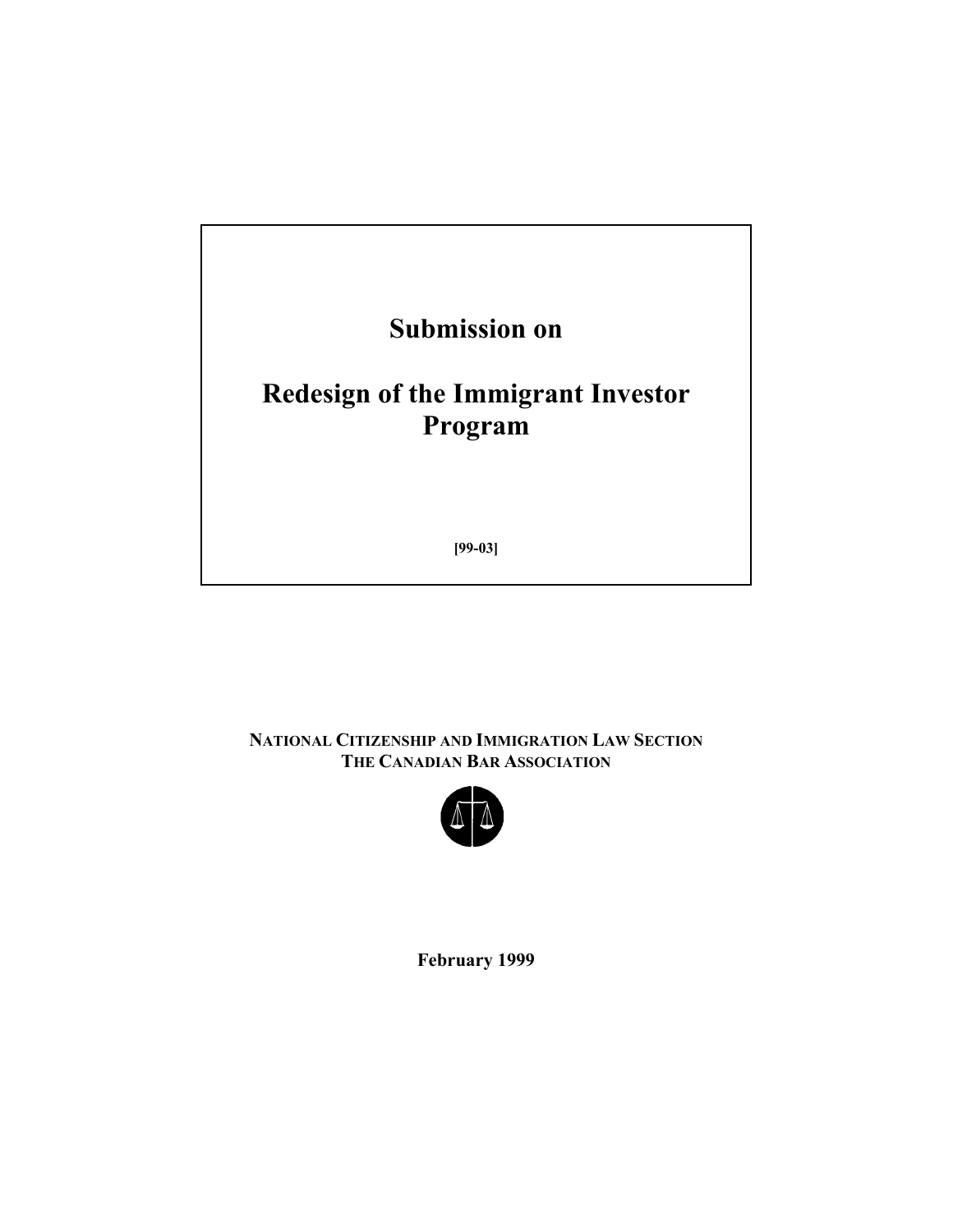# **TABLE OF CONTENTS**

# **Submission on Redesign of the Immigrant Investor Program**

| $\mathbf{I}$ |                                                                              |
|--------------|------------------------------------------------------------------------------|
| $\mathbf{H}$ |                                                                              |
| Ш            | THE CURRENT INVESTOR PROGRAM                                                 |
| IV.          | $\mathsf{A}$<br>$\mathbf{B}$ .<br>$\mathcal{C}$ .<br>D.<br>E.<br>$F_{\cdot}$ |
|              |                                                                              |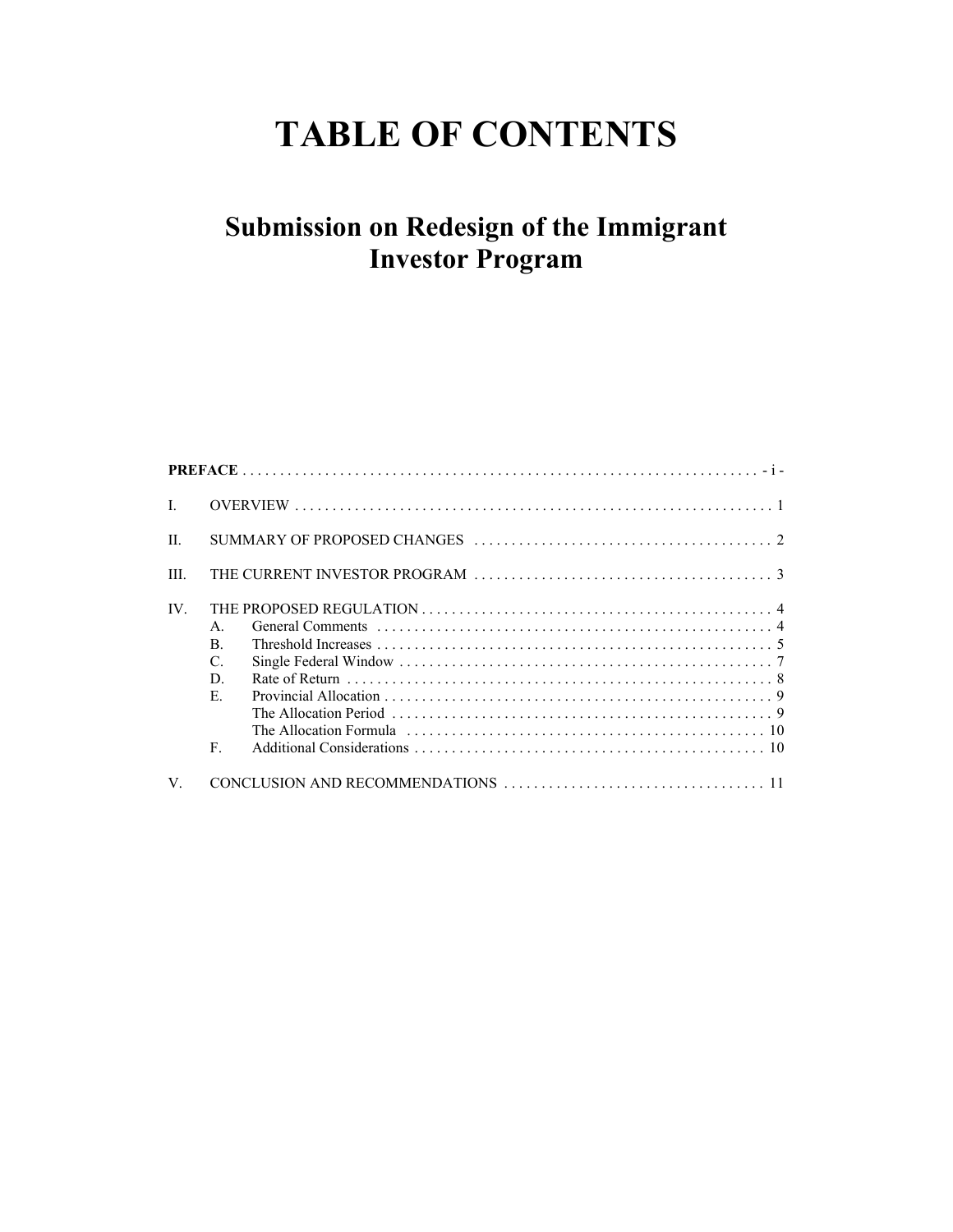#### **PREFACE**

The Canadian Bar Association is a national association representing over 35,000 jurists, including lawyers, notaries, law teachers, students and judges across Canada. The Association's primary objectives include improvement in the law and in the administration of justice.

This submission was prepared by the National Citizenship and Immigration Law Section of the Canadian Bar Association. The submission has been reviewed by the Legislation and Law Reform Committee and approved as a public statement of the National Citizenship and Immigration Law Section of the Canadian Bar Association.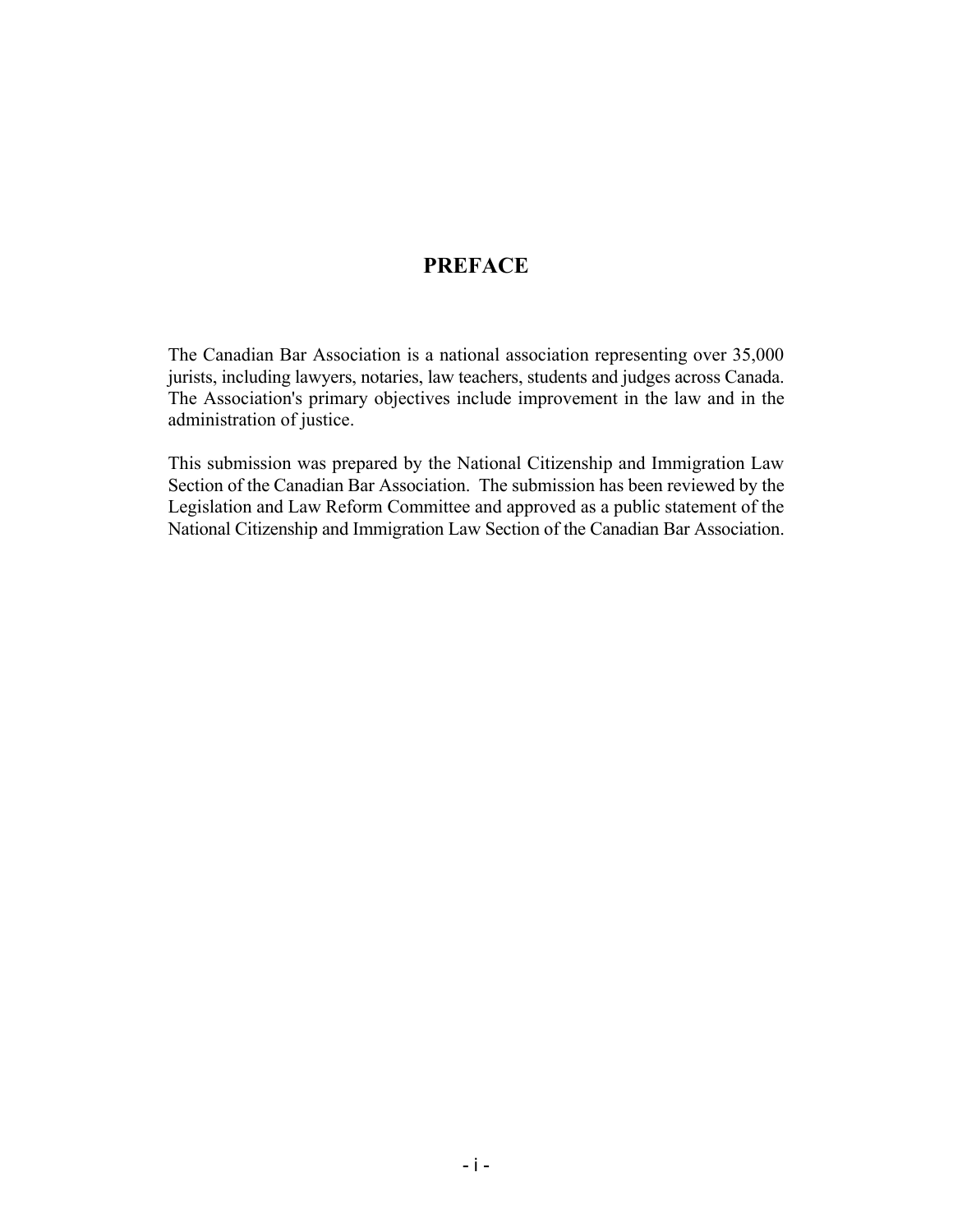# **Submission on Immigrant Investor Program**

#### **I. OVERVIEW**

The National Citizenship and Immigration Law Section of the Canadian Bar Association (the Section) is pleased to provide this commentary on the regulatory package pre-published in *Canada Gazette, Part I* on December 19, 1998. The Section comprises lawyers practicing all aspects of immigration law across Canada. We have provided ongoing input to Citizenship and Immigration Canada (CIC) on its legislative, regulatory and policy initiatives. The Section provides these comments with a view to assisting CIC in developing sound, effective, transparent immigration policies, practices and procedures which conform to the goals and objectives of the *Immigration Act*.

The proposed regulatory package would replace the current program of attracting experienced business persons and new investment capital to Canada through private sector, provincially administered venture capital funds under two investment tiers, with a single Canada-wide investment amount remitted through a single federal window. The investment and personal net worth amounts, important criteria of selection, would be significantly increased to \$500,000 and \$1 million, respectively. The guaranteed investment under Tier III would be abolished.

The proposed regulatory modification has been presented by CIC as an improved redesign of existing rules, emphasizing increased economic benefits for the provinces under a simplified, more efficient format.

The Section believes, however, that the proposed rule change is fundamentally flawed. As subordinate legislation to the existing *Immigration Act*, the regulatory package is premature in that it precedes the White Paper tabled in January 1999. The White Paper proposes a legislative overhaul of the *Immigration Act*, including the business program. The White Paper proposals for reform of the business program include introduction of the definition of significant business experience, increased education and language skills and a provision addressing the origin of funds under the investor program. In our view, all these elements constitute issues of selection, as are investment and personal net worth amounts.

Given that the Government intends to proceed with imminent replacement of the current *Immigration Act*, to be preceded by extensive public consultations, we submit that this regulatory change is premature. The Section urges the Government to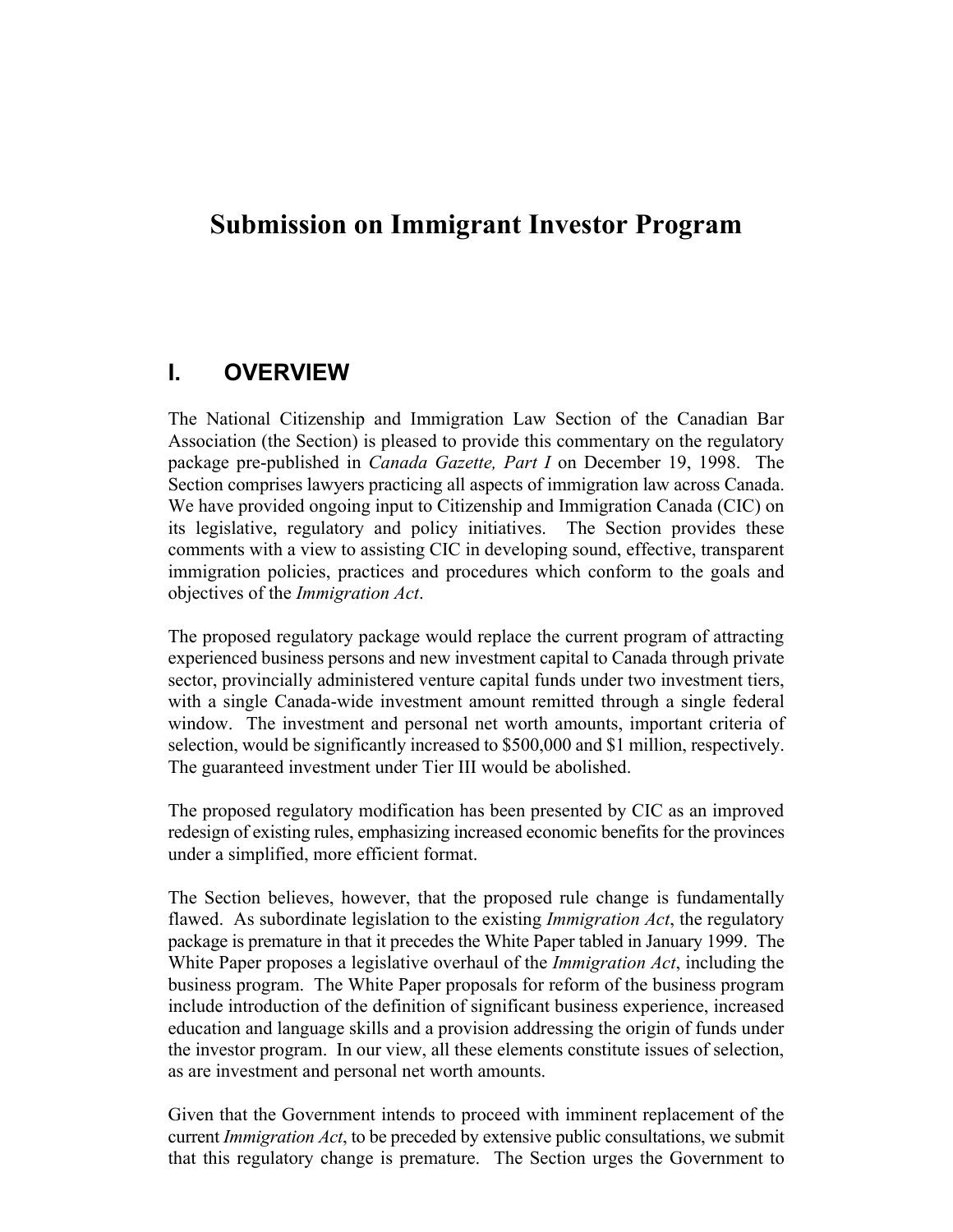extend the existing program and address the proposed regulatory modification following the White Paper review.

The Section also believes that raising investment and personal net worth thresholds at this time will likely result in a significant reduction of applicants who qualify under the immigrant investor program.

The Section is of the view that the proposed rule change significantly reduces the role of the private sector to market and administer the program, which may also contribute to a reduction in immigrant investors under the federal program.

The Section believes that a number of issues arising from the proposed modification require further examination and or clarifications.

Finally, the rule change of the nature proposed presents a further example of *ad hoc*  amendments, a practice the Minister has specifically sought to end through upcoming legislative reform.

# **II. SUMMARY OF PROPOSED CHANGES**

The proposed regulatory package would present the following changes:

- Increased eligibility net worth requirement to \$1 million from \$500,000 and increased amount to be invested to \$500,000 from \$250,000 (under Tier I) or from \$350,000 (under Tier II). Both tiers would therefore be eliminated. The guaranteed investment under Tier III would also be abolished.
- CIC designated as the depository for all investments and CIC role expanded to administer multifarious aspects of the program including the allocation of immigrant investment to provincial or territorial funds according to an allocation formula.
- The federal selection process applied exclusively to those who participate in the federal program.
- The Quebec selection process applied exclusively to those who participate in the Quebec program.
- Immigrant investor would receive from each approved fund, a provincial guarantee representing the portion of the investor's investment in the approved fund.
- Zero percent rate of return on investment to the immigrant investor.
- The five-year allocation period beginning on the first day of the second month after CIC informed the fund that the investor has landed.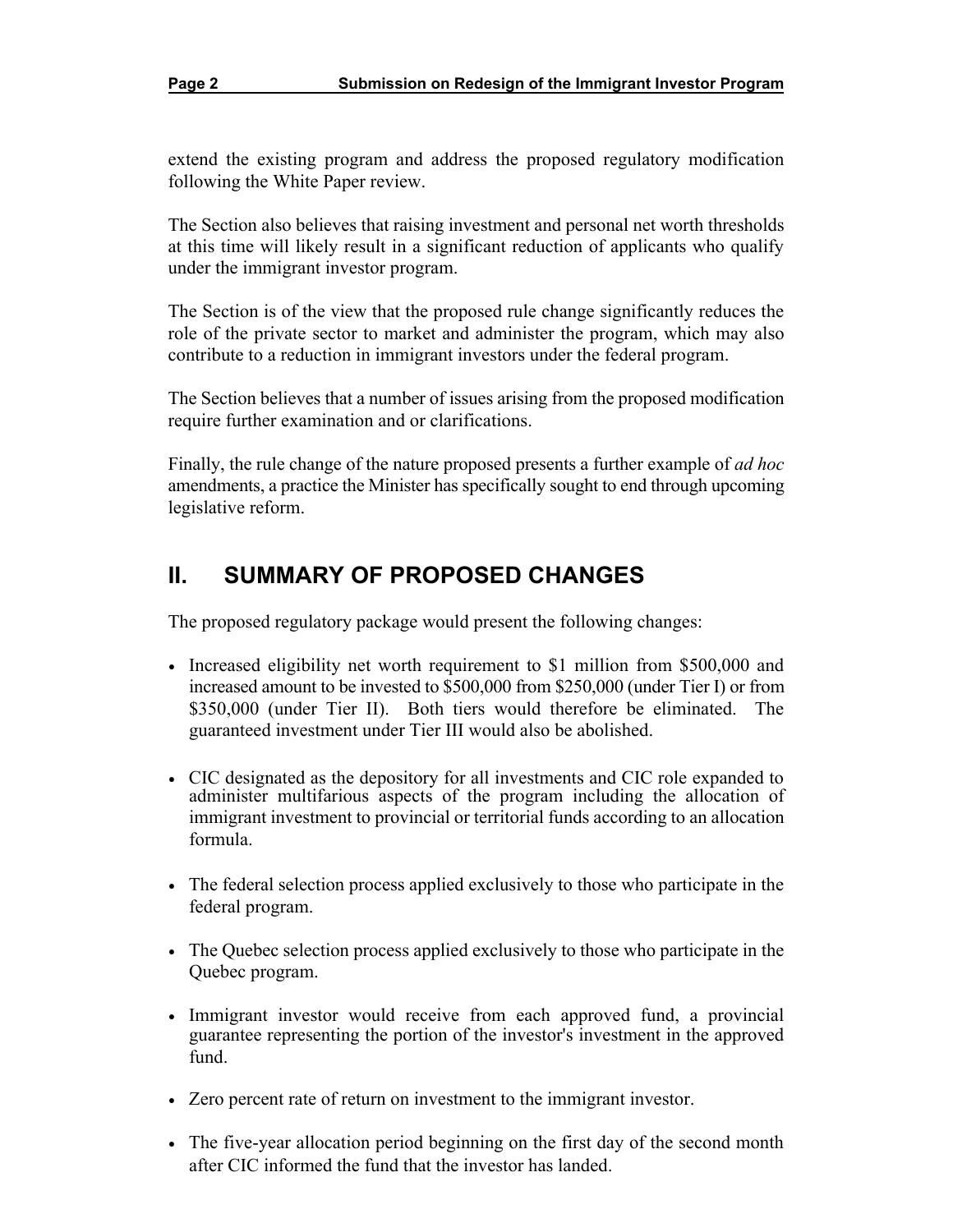### **III. THE CURRENT INVESTOR PROGRAM**

The current business immigration program seeks to promote economic development and employment by attracting international business people to Canada, based on their ability to successfully establish themselves in Canada. The primary objective of the business immigration program is to develop new economic opportunities for Canadians, and to improve Canada's access to global markets by permitting people familiar with those markets to make Canada their new home.

The business immigration program was developed to further the objective stated in section 3(h) of the *Immigration Act*:

> It is hereby declared that Canadian immigration policy and the rules and regulations made under this Act shall be designed and administered in such a manner as to promote the domestic and international interests of Canada recognizing the need [...]

(h) To foster the development of a strong and viable economy and the prosperity of all regions in Canada.

By way of summary, the current federal investor program provides for admission to Canada under the federal selection criteria. Investments are made with provincial government-administered funds. Most investors select financing provisions which enable them to deposit approximately \$80,000 for Tier I investments or approximately \$120,000 for Tier II investments and borrow the remainder for a total investment of \$250,000 or \$350,000. Loans to investors are secured by the investment in the eligible corporation. The investor is liable for repayment of the loan in the event of the failure of the investment. Investors must transfer their investment to a fund prior to visa issuance. The five-year investment period begins when funds are invested in the eligible corporation. Investment in an eligible corporation may take place prior to visa issuance. Investors proceeding with a financing option, typically receive a reimbursement of approximately \$10,000 at the conclusion of the investment period. Irrespective of the investment vehicle selected, the return of the principle and/or interest cannot be subject to a guarantee.

Approved funds are independently managed and marketed. Commissions ranging from 5% to 10% are typically paid when the Escrow Agent releases the investment to the fund. Applicants proceeding under the federal selection criteria may participate in a Quebec based program.

Quebec (which promotes its own immigrant investor program under the authority of the *Canada-Quebec Accord Relating to Immigration and Temporary Admission of Aliens*), operates a \$350,000 program with licensed investment dealers and financial institutions acting as fund managers. Most investors select financing provisions that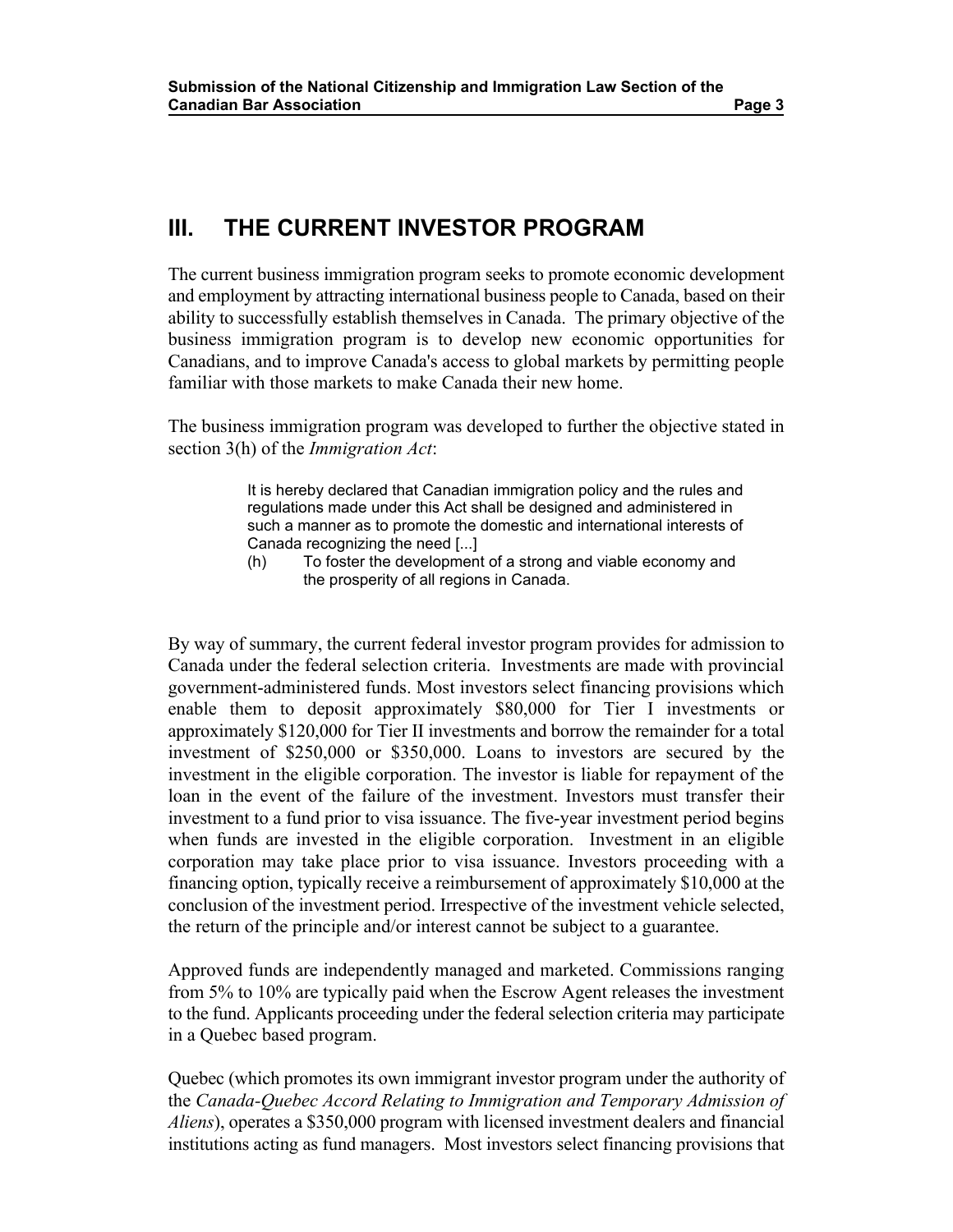will enable the investor to deposit between \$88,000 and \$97,000 and borrow the remainder for a total investment of \$350,000. In a maximum financing arrangement, the investor will typically receive no return of capital at the end of the investment period. Loans to investors are secured by the investment in the eligible corporation. The investor is liable for the repayment of the loan in the event of the failure of the investment. Unlike the federal model, investors receive security on their investment, which conventionally takes the form of assets of the eligible corporation, pledged as collateral to the investor in the event of a default by the corporation. The assets pledged are generally in the form of an instrument such as commercial paper. Investors destined to Quebec must transfer their investment prior to the issuance of a Quebec Certificate of Selection. Investors participating in the Quebec program destined outside Quebec must transfer their investment prior to visa issuance. The five-year investment period begins when funds are invested in the eligible corporation. Investment in an eligible corporation may take place prior to visa issuance.

Approved funds are independently managed and marketed by the investment dealer. Commissions generally ranging from 6% to 8.5% are payable by the fund investment dealer in whole or in part following the investment in an eligible corporation. Investors investing in a Quebec program may be assessed under the Quebec or the federal selection criteria, depending on the intended destination.

# **IV. THE PROPOSED REGULATION**

#### **A. General Comments**

The Regulatory Impact Analysis Statement (RIAS) describes the proposed regulation as a redesigned, simplified version of the existing rules which retain the fundamental intent of the original Program of attracting qualified business people who, in exchange for admission to Canada, will make substantial investments in Canada.

The RIAS further stipulates that simplification will occur by eliminating complex rules governing the use of investors' monies and by introducing a role for CIC to act as agent for approved provincial funds who will in turn invest their funds according to their own independent priorities. After five years, the funds will repay CIC and CIC will repay investors.

In our view, the RIAS does not objectively reflect the true impact of the proposed changes. To the contrary, we firmly believe that the impact will be at variance with the specific objectives of the *Immigration Act*, Regulations and stated Ministerial policy in the following respects:

Immigration levels for the immigrant investor component of the 1998 Immigration Plan will be significantly reduced.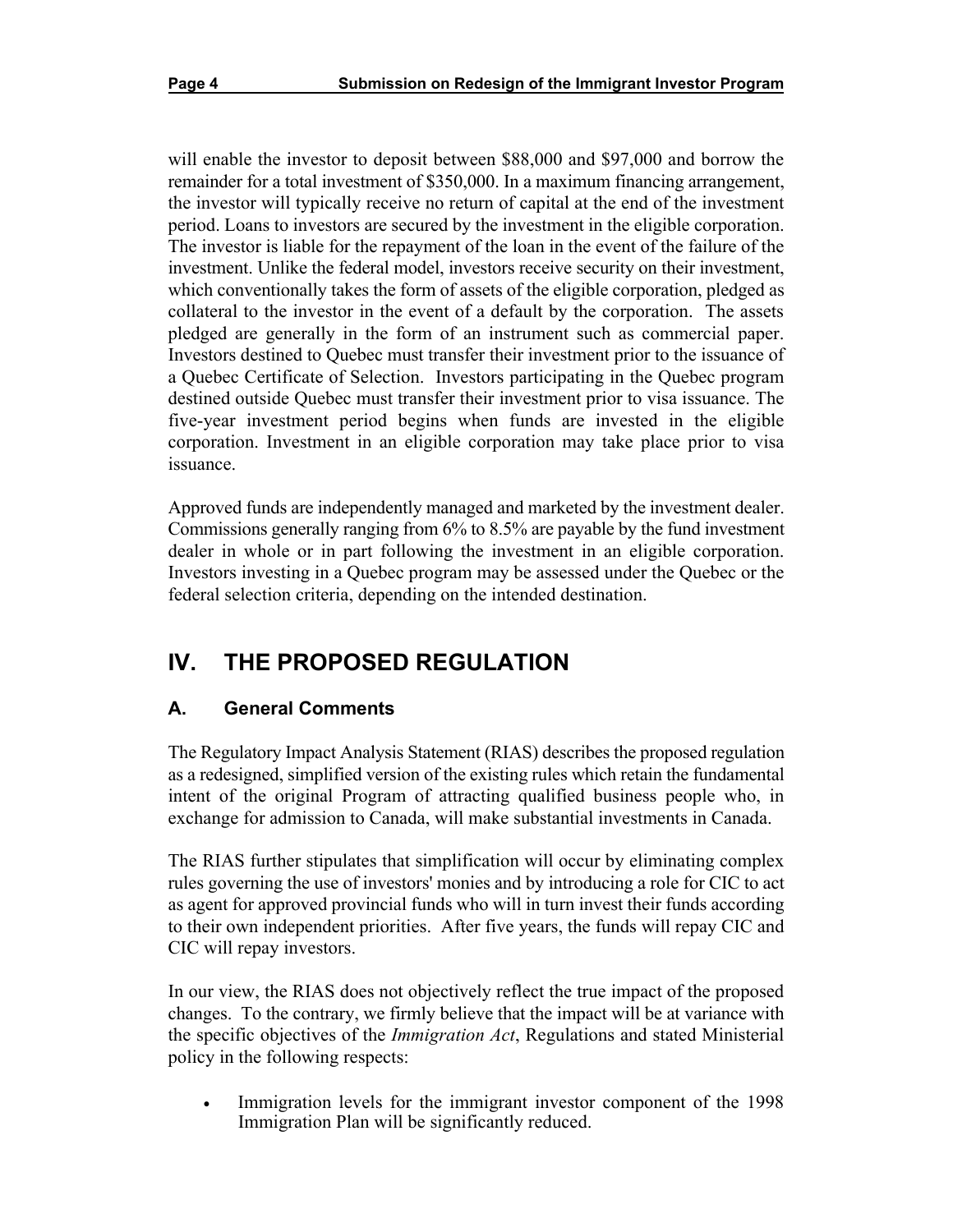- Regional disparities, for a foreseeable period of time, will continue to exist between the provinces participating in the new federal model and the Province of Quebec.
- Certain regions will incur a substantial reduction of economic benefit as a result of the new program.

Moreover, the Section observes that the RIAS provides no insight as to why the investment threshold, a critical component of program re-design, is being increased at this time.

#### **B. Threshold Increases**

Since its inception in 1986, Canada's immigrant investor program while accounting for \$4.22 billion in investment (RIAS statement), has proven to be a model of success which other countries such as Australia, Singapore, New Zealand and the United States have reviewed with interest in devising their investment programs. Indeed, these programs present viable alternatives to potential investors. The future success of the Canadian model requires a keen awareness of all factors that affect the choices and qualifications of investors.

The proposed regulations stem in part from the *Not Just Numbers* report released by the Legislative Review Advisory Group in January 1998. The commentary in that report was based on economic indicators that were applicable well before the Asian Economic Crisis took effect.

Since the release of the report, the economic performance of leading source countries in Asia and Eastern Europe, has declined considerably, along with the personal net worth and investment capability of many potential applicants. This factor has translated into a precipitous decline in immigrant investor applications to Canada in 1998.

Similarly, the value of the Canadian dollar on the international market has declined considerably relative to many of the leading currencies, particularly the United States and to a lesser extent, Australia, countries that offer competing immigrant investor programs. An eventual recovery in the value of our dollar relative to these currency's would increase the cost of the Canadian product, relative to these competing products, assuming all other related factors remain unchanged.

Additionally, evidentiary documentation and program integrity is a major concern for CIC under the current program. Obtaining evidentiary documentation that satisfies recently implemented program integrity initiatives, proving both personal net worth under existing thresholds and satisfactory linkage between the accumulation of \$500,000 and an applicant's own endeavours is becoming increasingly difficult for many applicants world-wide, given that documentation now being requested did not even exist in some source countries until the mid 1990's.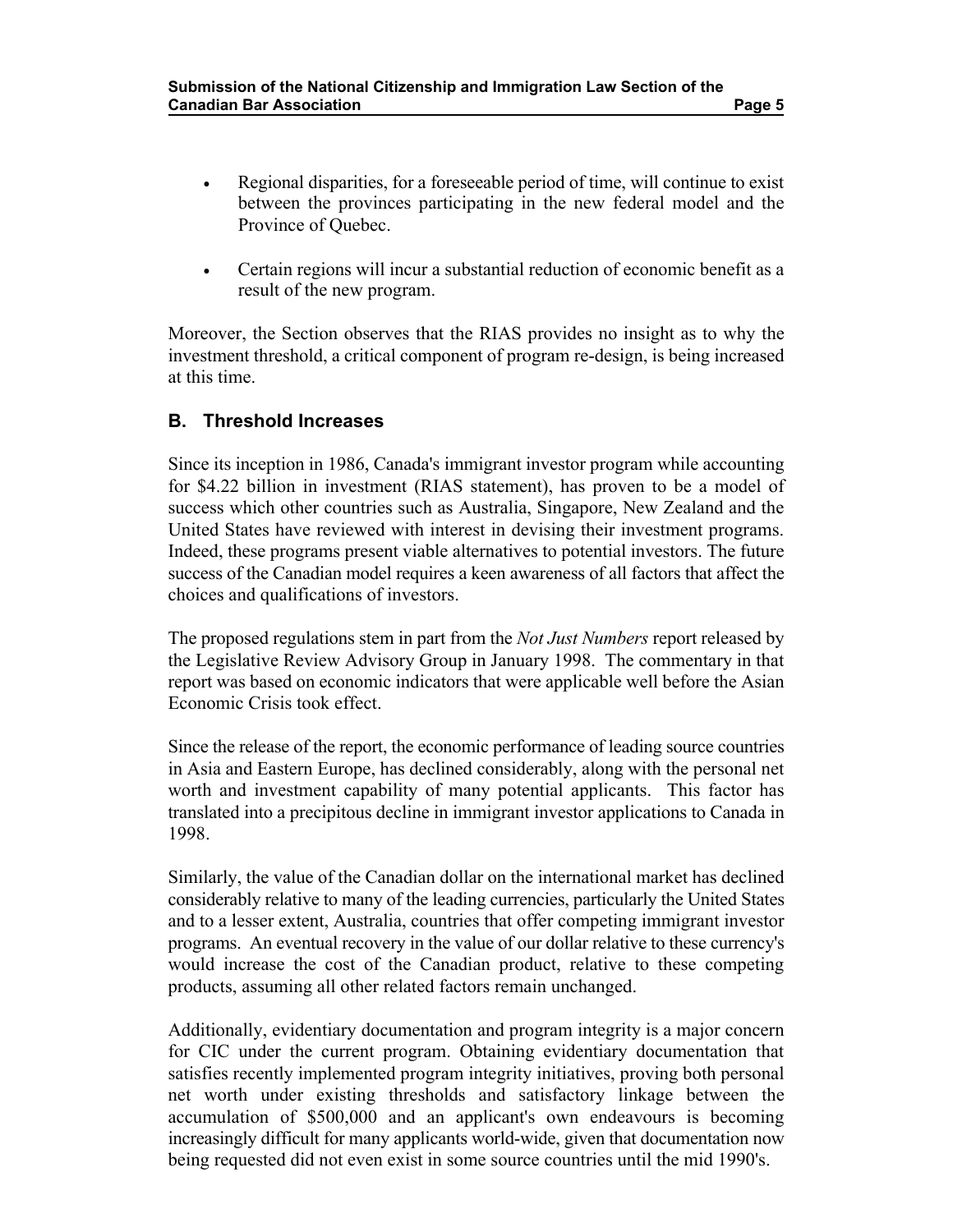Moreover, the manner in which personal net worth is calculated in the assessment of an application varies significantly between missions. These issues are critical to the qualification of a prospective applicant and must be satisfactorily addressed in a regulatory enactment of this nature, before thresholds are increased.

Current federal investment options have evolved over the past number of years into complex financing formulas designed to reduce the cost of investment and minimize the element of risk for the investor, within the prescribed limits of the regulations. Although the return of capital and interest cannot be subject to a guarantee (except under a Tier III investment), for all practical purposes there is minimal element of risk of return of capital and, where applicable, interest, in the existing program.

One raises the question, therefore, as to the rationale for the proposed investment increases, which we believe can be explained only perhaps by the misconception that the redesigned program provides investors with increased prospects of a return of capital from the current program.

The Section believes that proceeding with regulatory threshold increases in any form at this time, without further assessing the impact of these issues beforehand, will likely discourage and disqualify a substantial number of source country applicants. This in turn will severely hinder the stated objectives of section 3(h) of the Act, by significantly reducing the number of business immigrants seeking admission to Canada. The Section therefore opposes any increase to the investment or personal net worth thresholds.

In the event that CIC decides to proceed with some form of threshold increase, the Section has differing views on the extent to which an increase should materialize. With respect to investment the Section believes, for reasons outlined above, that any increase from the current level should be modest at best. For example, some members are of the view that an investment requirement of \$350,000 would be a suitable amount as this represents a 40% increase in investment over the current Tier I investment level which has historically accounted for a substantial portion of immigrant investment to Canada.

Other members believe that an investment requirement of \$400,000 represents a proper balance between the preference to increase the stature of the program and the importance of acknowledging the factors outlined above.

With respect to personal net worth criterion, should CIC proceed with an increase contrary to the Section's recommendations, the Section recommends the inclusion of all assets, including joint marital property, accumulated through lawful economic activities in the calculation of personal net worth.

#### **C. Single Federal Window**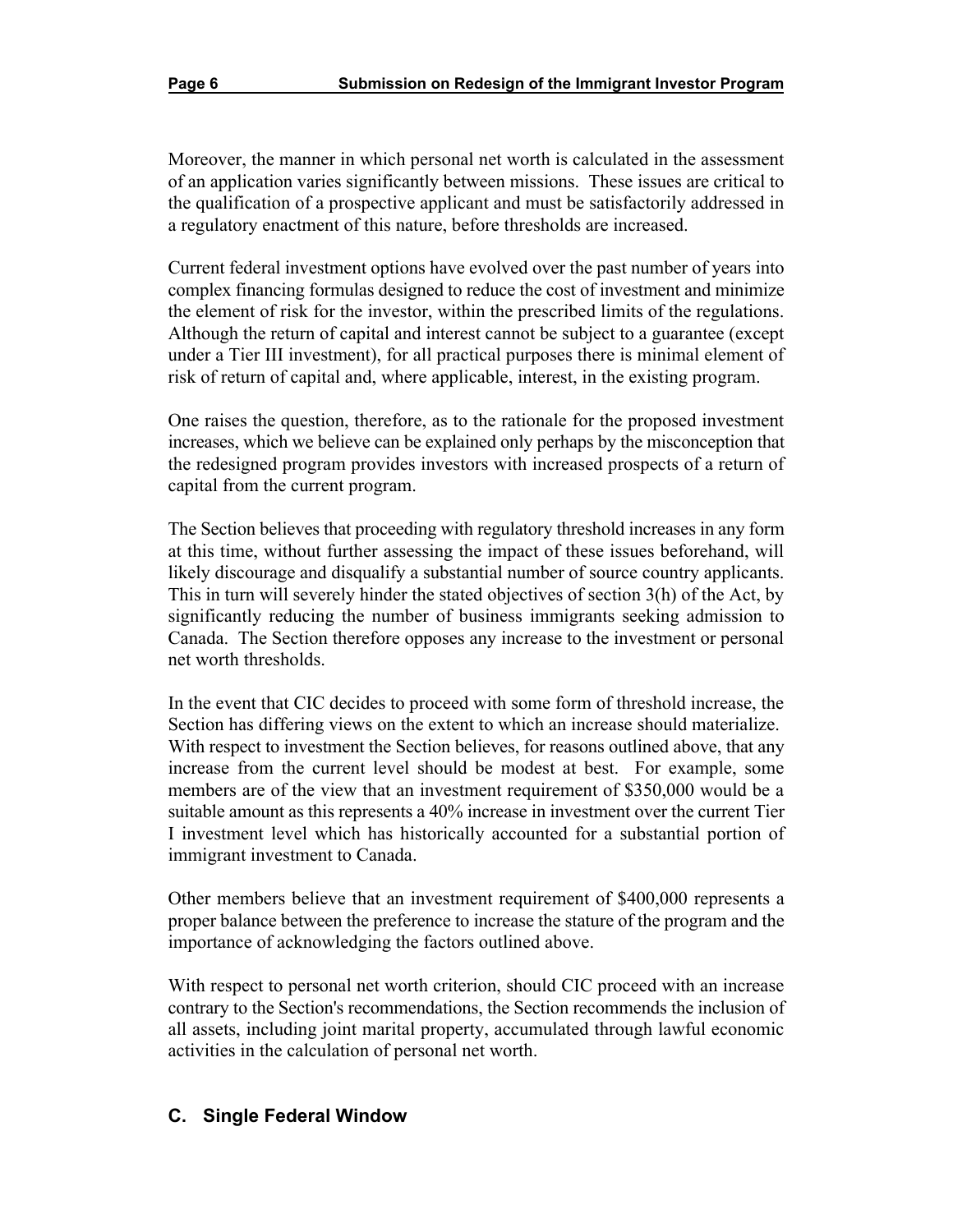The Section fully supports initiatives aimed at streamlining the administrative infrastructure of the program and increasing economic benefit. Indeed by all accounts, the current rules governing the creation of investment funds and the use of investors' monies have proven to be highly complex, inefficient and largely ineffective in achieving program objectives.

Many of our members argue, however, that the Province of Quebec under the single federal window system will maintain distinct advantages over the federal program allowing Quebec to continue to retain a substantial share of the immigrant investor market. In such a case, the problem of regional disparities would persist, vis-à-vis the unequal benefit the program now provides to "all regions in Canada" within the meaning of section 3(h) of the Act. This assumes that the Quebec government will continue to market its own independent investor program. On the basis of current practices, advantages favouring the Quebec program will include without limitation, a less expensive overall cost of investment, a secured investment, flexible/efficient processing service standards and freedom of inter-provincial mobility provided by the *Canadian Charter of Rights and Freedoms* to permanent residents.

The role of the private sector to effectively market the immigrant investor program is one of the major factors that has enabled Quebec to maintain a substantial share of the Canadian immigrant investor market. The Section therefore, urges the Government to undertake efforts to include the private sector in an incentive, commission structured capacity to market the redesigned federal program, an element which is linked to the success of a business related undertaking of this nature.

Additionally, some Section members believe the redesigned program should also include an administrative initiative allowing for fast track processing of selected applications, in a designated Regional Processing Centre inside Canada, to increase efficiency and reduce processing times of the federal program. Current federal processing delays for business applications exceed processing delays for Quebec business applications on average, where applicants undergo a two step approval process.

Procedurally, applications filed at any existing area business centre would be prescreened for qualified applicants who would be issued a notice with a choice to attend an interview inside Canada where delays to interview would be less than six months from submission, or at the mission where the application is submitted where delays would be longer.

A minority of our members suggest, however, that the single federal window system may result in a substantial decline in the number of investor applicants choosing the Quebec program. Reasons in support of this position pertain to a conceptually more secure program that will arise from CIC's new role as the depository for all investments, a provincial guarantee provided to applicants participating in the federal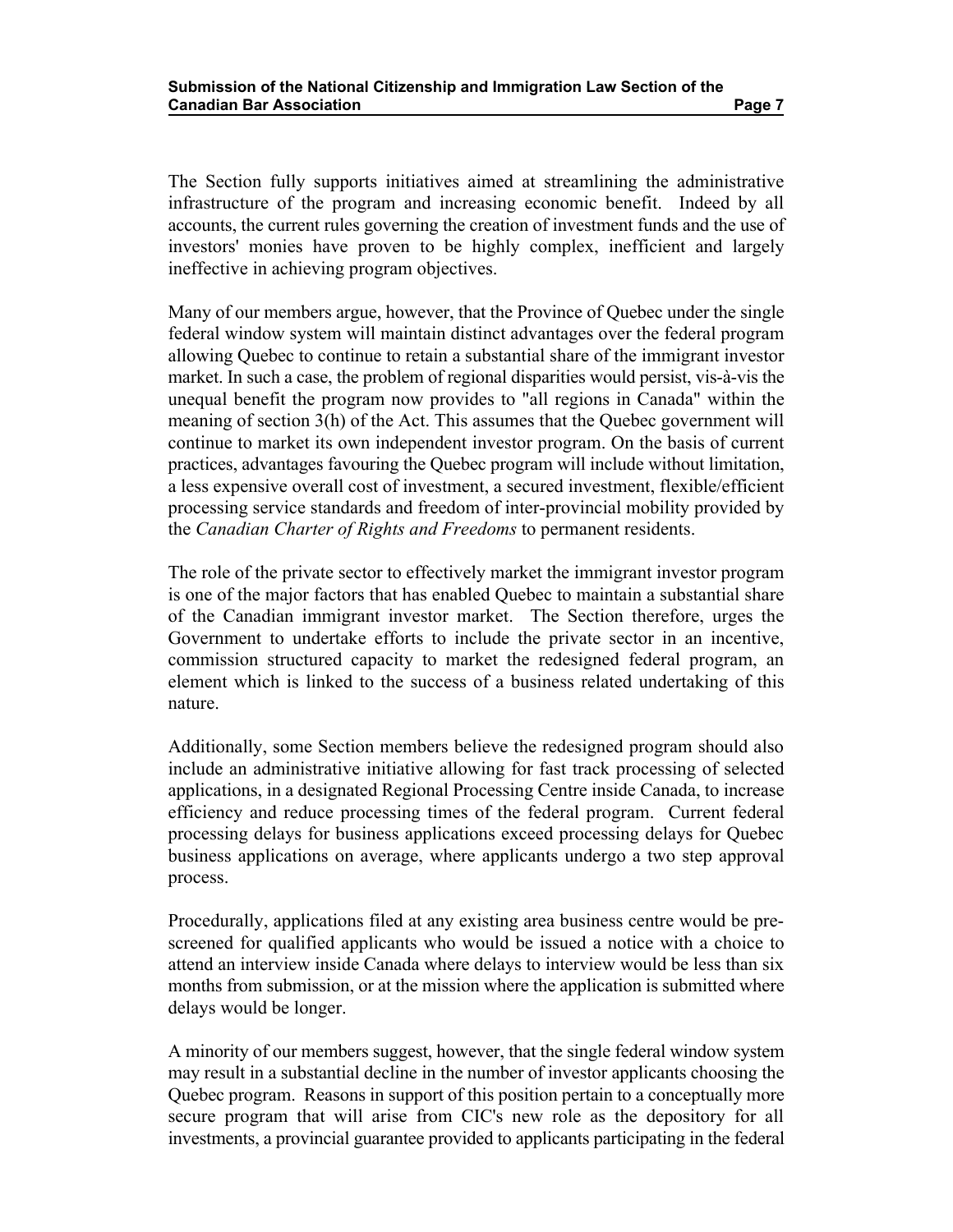program and the Quebec selection system being applied exclusively to those who participate in the Quebec program and who intend to reside there.

The Section believes, therefore, that proceeding with a single federal window program at this time is premature, and should be delayed to permit further consultations between CIC and the Quebec government, an influential participant in the current Canadian market, with the objective of harmonizing the two programs to safeguard the objectives of the Act.

#### **D. Rate of Return**

The Section has serious concerns with a zero rate of return on investment to the immigrant investor, under the proposed changes. In addition to being financially harsh to those who seek admission under the program, the use of capital by the Government of Canada during processing may inadvertently become an incentive by CIC to prolong immigration processing periods. Indeed the potential benefit to the Government is significant. By way of illustration, a delay of only six weeks in the processing period for immigrant investors at any given time would provide the Government with a financial gain exceeding \$4 million. This illustration is based on short-term interest rates in Canada of 4%, with an active inventory of 1800 business immigrant investor applications.

In an effort to eliminate such a possibility, and to encourage efficiency and accountability to the applicant by CIC, the Section urges CIC as a minimum, to prescribe an annual rate of return on immigrant investor capital during the period prior to visa issuance. Thereafter, interest should be paid by each participating approved fund in accordance with the prorated share of an investor's investment in the approved fund. The interest rate would be prescribed by regulation and set periodically to reflect prevailing rates and other factors.

Additionally, and from a marketability perspective, this mechanism could be advantageous to CIC in that it would also allow the program to become more competitive while lowering the cost of the Canadian product relative to other programs in the immigrant investor market, should interest rates eventually exceed current levels.

#### **E. Provincial Allocation**

#### **The Allocation Period**

The Section, in reviewing the provisions defining "allocation period" in section 1. (1) of the amending regulations, is concerned that the allocation period described as five-years will in fact result in a substantially longer period exceeding six years. Section 1(1) provides: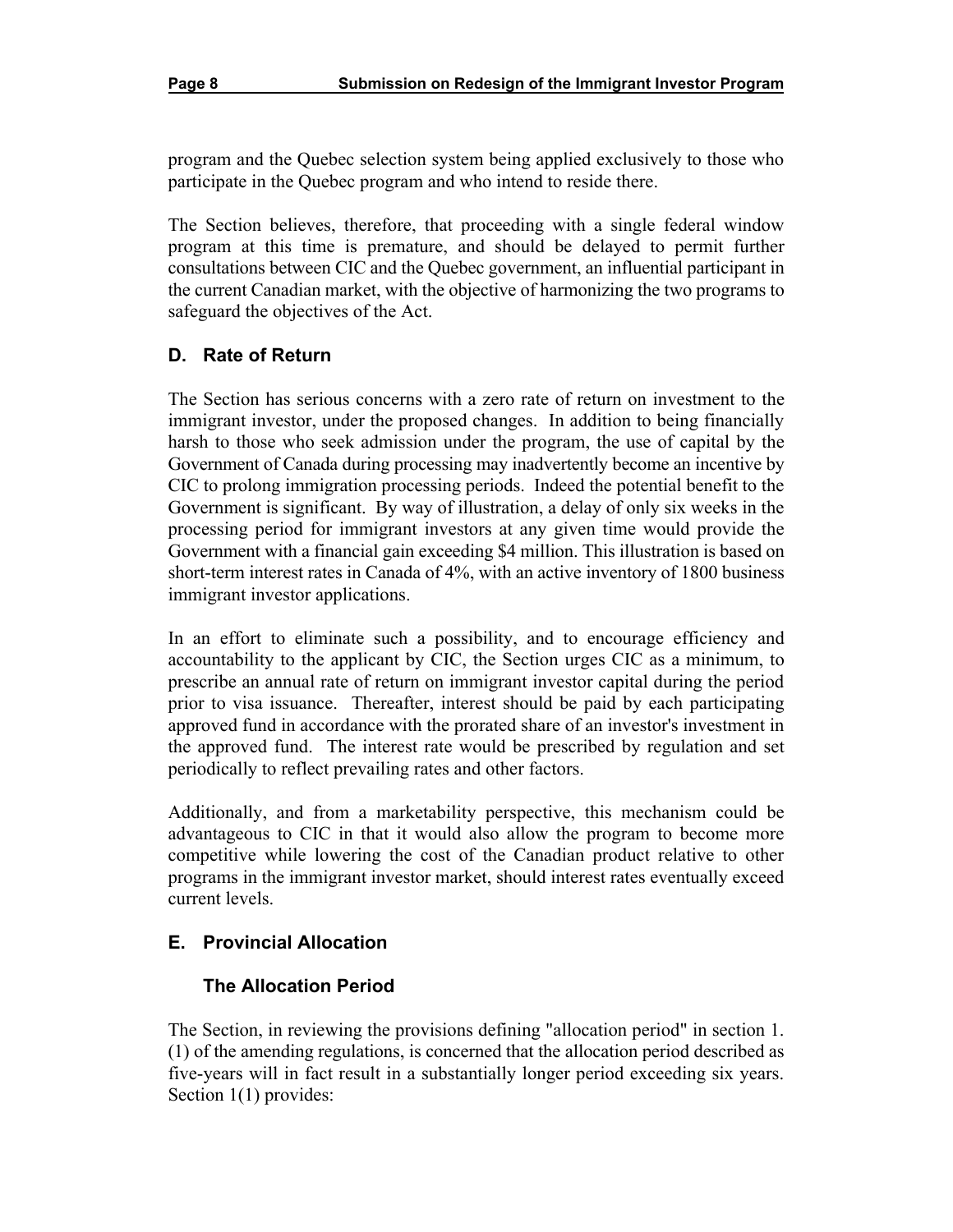Allocation period means, with respect to the provincial allocation of an investor, the period of five years beginning on the first day of the second month after the month in which the investor informs the approved fund, through the agent, that the investor or any accompanying dependant was granted landing.

Funds are not transferred to the provinces until the investor has landed. The delay between the transfer of an investor's investment to the depository (CIC), and the landing of the investor (or any accompanying dependant) may be substantial, representing a lost opportunity cost of capital (raising the overall cost of the Canadian option) to the investor and an increased financial benefit to the Government.

To address this concern, and irrespective of whether our above noted comments regarding interest rates are persuasive, the Section recommends the inclusion of a deemed allocation notice provision in favour of the investor allowing for the fiveyear allocation period to begin when the investor's funds are initially transferred to the Government.

#### **The Allocation Formula**

The proposed compensation mechanism between CIC and the provinces allocates immigrant investor capital to the provinces based on a fixed point in time. The reality is that investor immigrants are mobile inter-provincially over the five-year term of the investment. A more equitable method of allocation may be achieved by implementing a formula that reflects the mobility patterns of the investor throughout the entire five-year investment period.

#### **F. Additional Considerations**

The following comments represent additional considerations raised by the Section:

- Although financing is permitted, a clarification is required on the nature, timing and modalities of the investment to ensure that an investor will be permitted to finance the investment prior to visa issuance.
- The provinces must undertake to act responsibly to ensure that provincial allocations are used towards job creation and not used to replace existing debt financing.
- Consideration may be given to ensure that marketing and promotion expenditures by or on behalf of the approved funds are regulated.
- The transitional provisions require investor applicants to sign a subscription agreement or an investment agreement as the case may be, in order to benefit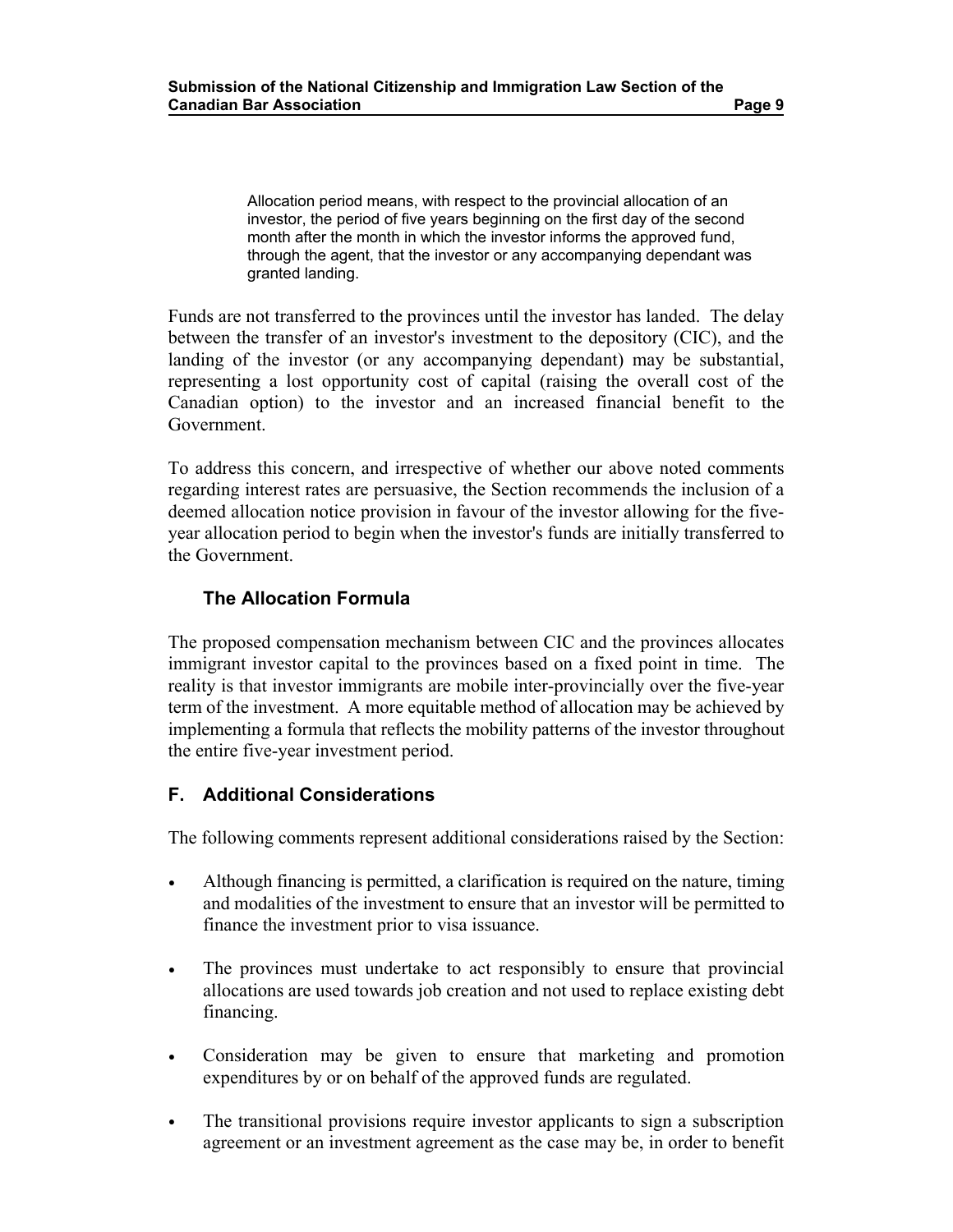from the application of this grandfather clause. The Section recommends a modification to require a completed application and applicable filing fees.

- Some applicants who perceive the Quebec program to be advantageous may apply through the Quebec program without intending to reside in Quebec.
- Initiatives should be undertaken to require approved funds to adhere to periodic audit practices.
- The Section perceives a contradiction between the RIAS which states that "Canada welcomes immigrant investors, who can now be assured of the financial security of their investment under the new program" and the White Paper which conveys under the business immigration commentary section, that "Simply requiring capital to invest, directly or indirectly, is not sufficient".

The Section provides the following alternative models for consideration by the Government:

- Introduce an investment model providing for a \$200,000 non-refundable prescribed investment payable prior to visa issuance. This model is consistent with the government guarantees of investment reimbursement provided to investors under the re-designed program and will eliminate the government infrastructure required to monitor and thereafter refund a five-year investment.
- Introduce an investment model that replicates the Quebec immigrant investor program across Canada as initially presented in *Canada Gazette, Part I* on March 22, 1997, with additional considerations not referenced in that proposal.
- Introduce an investment model that permits individual provinces to market their own Provincial Immigration Bonds.
- Introduce a \$200,000 investment model that reimburses the investor the capital after five-years and prohibits financing. This approach will increase the benefit to the program in accord with CIC objectives.

# **V. CONCLUSION AND RECOMMENDATIONS**

#### **Delay Implementation**

The Section recommends that implementation of any proposed modification to the investor immigrant program be delayed until after completion of the White Paper review, subsequent replacement of the current *Immigration Act* and further consultations with the Province of Quebec. The Section further recommends an extension of the existing immigrant investor program during this interim period.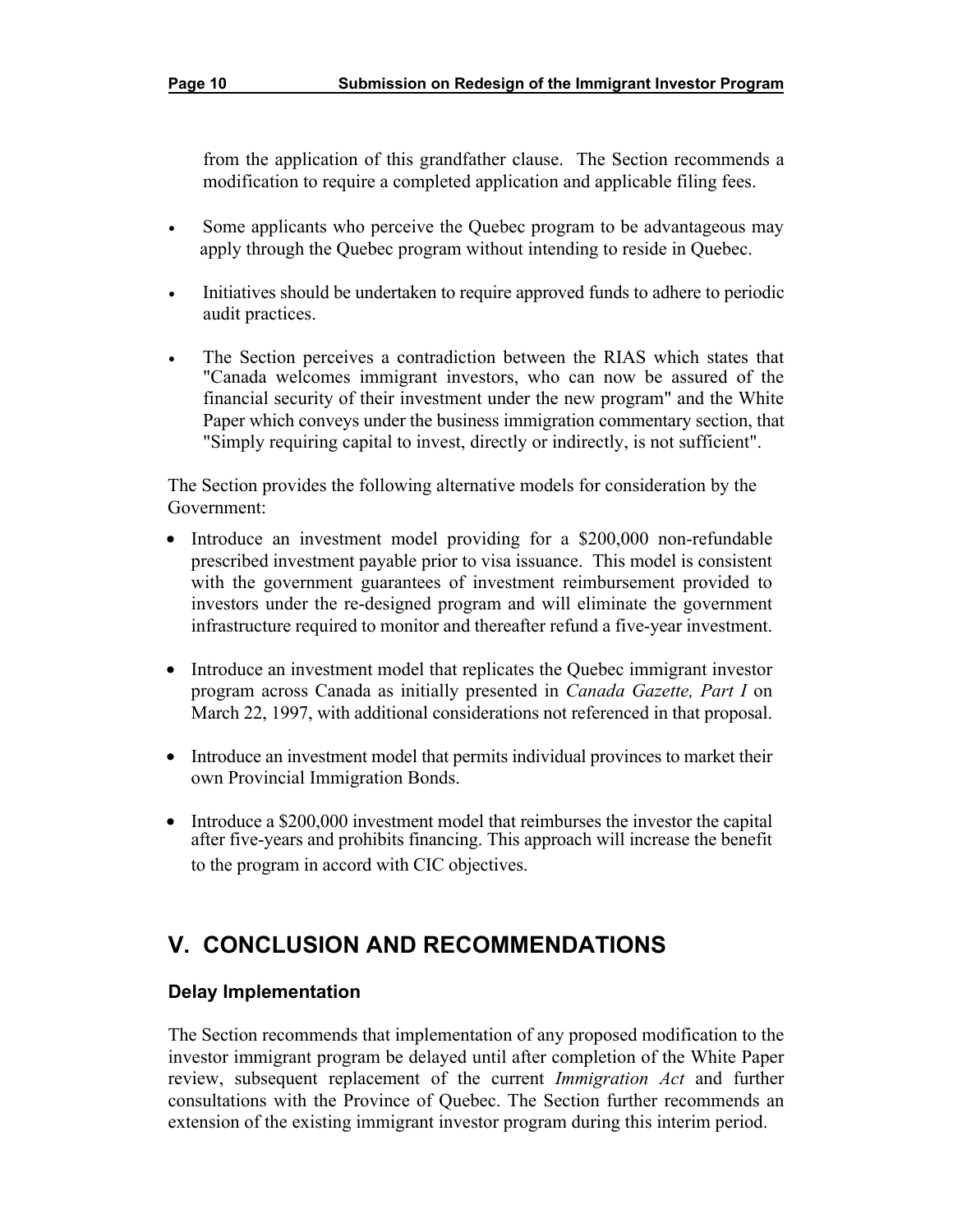#### **Threshold Increases**

The Section recommends no increase to the investment or personal net worth thresholds. Should CIC proceed contrary to the Section's recommendations, the Section recommends that any increase from the current investment or personal net worth levels should be modest.

As well, the Section recommends the inclusion of all assets including joint marital property accumulated through lawful economic activities, in the calculation of personal net worth.

#### **Marketing and Commissions**

The Section recommends inclusion of the private sector in an incentive, commission structured capacity to market the redesigned program.

#### **Regional Processing Centre**

The National Immigration Law Section recommends an administrative initiative under a redesigned program, providing for fast track processing of selected applications, in a designated Regional Processing Centre inside Canada.

#### **Rate of Return**

The Section recommends that an annual rate of return be paid by the Government, prescribed by regulation, on immigrant investor capital during the period prior to visa issuance. Thereafter, interest should be paid by each participating approved fund in accordance with the prorated share of an investor's investment in the approved fund.

#### **Provincial Allocation**

The Section recommends inclusion of a deemed allocation notice provision in favour of the investor allowing for the five-year allocation period to begin when the investor's funds are initially transferred to the Government.

The Section further recommends a more equitable method of allocation be achieved by implementing a formula that reflects the mobility patterns of the investor throughout the entire five-year investment period.

#### **Additional Considerations**